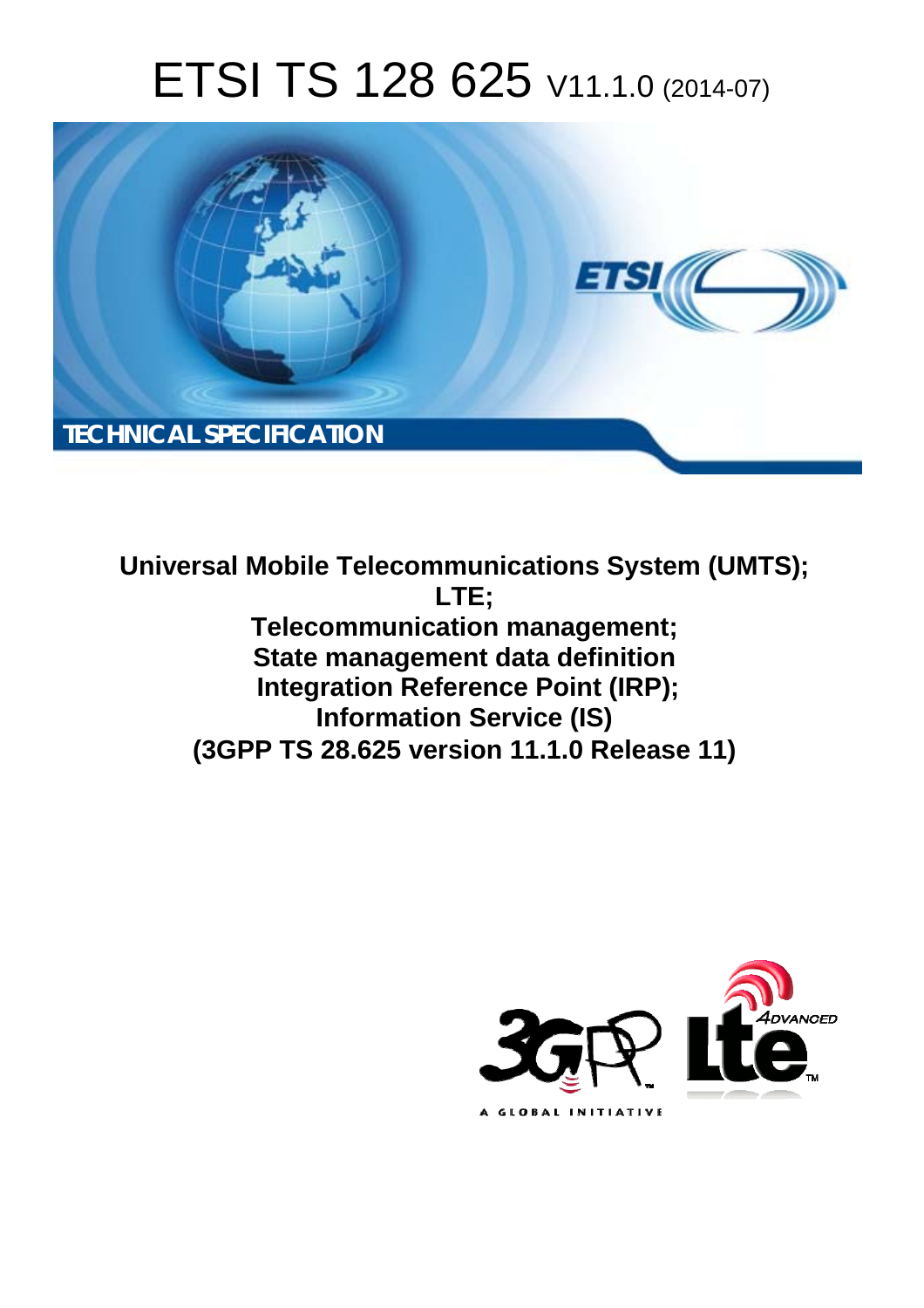Reference RTS/TSGS-0528625vb10

> Keywords LTE,UMTS

#### *ETSI*

#### 650 Route des Lucioles F-06921 Sophia Antipolis Cedex - FRANCE

Tel.: +33 4 92 94 42 00 Fax: +33 4 93 65 47 16

Siret N° 348 623 562 00017 - NAF 742 C Association à but non lucratif enregistrée à la Sous-Préfecture de Grasse (06) N° 7803/88

#### *Important notice*

The present document can be downloaded from: [http://www.etsi.org](http://www.etsi.org/)

The present document may be made available in electronic versions and/or in print. The content of any electronic and/or print versions of the present document shall not be modified without the prior written authorization of ETSI. In case of any existing or perceived difference in contents between such versions and/or in print, the only prevailing document is the print of the Portable Document Format (PDF) version kept on a specific network drive within ETSI Secretariat.

Users of the present document should be aware that the document may be subject to revision or change of status. Information on the current status of this and other ETSI documents is available at <http://portal.etsi.org/tb/status/status.asp>

If you find errors in the present document, please send your comment to one of the following services: [http://portal.etsi.org/chaircor/ETSI\\_support.asp](http://portal.etsi.org/chaircor/ETSI_support.asp)

#### *Copyright Notification*

No part may be reproduced or utilized in any form or by any means, electronic or mechanical, including photocopying and microfilm except as authorized by written permission of ETSI.

The content of the PDF version shall not be modified without the written authorization of ETSI. The copyright and the foregoing restriction extend to reproduction in all media.

> © European Telecommunications Standards Institute 2014. All rights reserved.

**DECT**TM, **PLUGTESTS**TM, **UMTS**TM and the ETSI logo are Trade Marks of ETSI registered for the benefit of its Members. **3GPP**TM and **LTE**™ are Trade Marks of ETSI registered for the benefit of its Members and of the 3GPP Organizational Partners.

**GSM**® and the GSM logo are Trade Marks registered and owned by the GSM Association.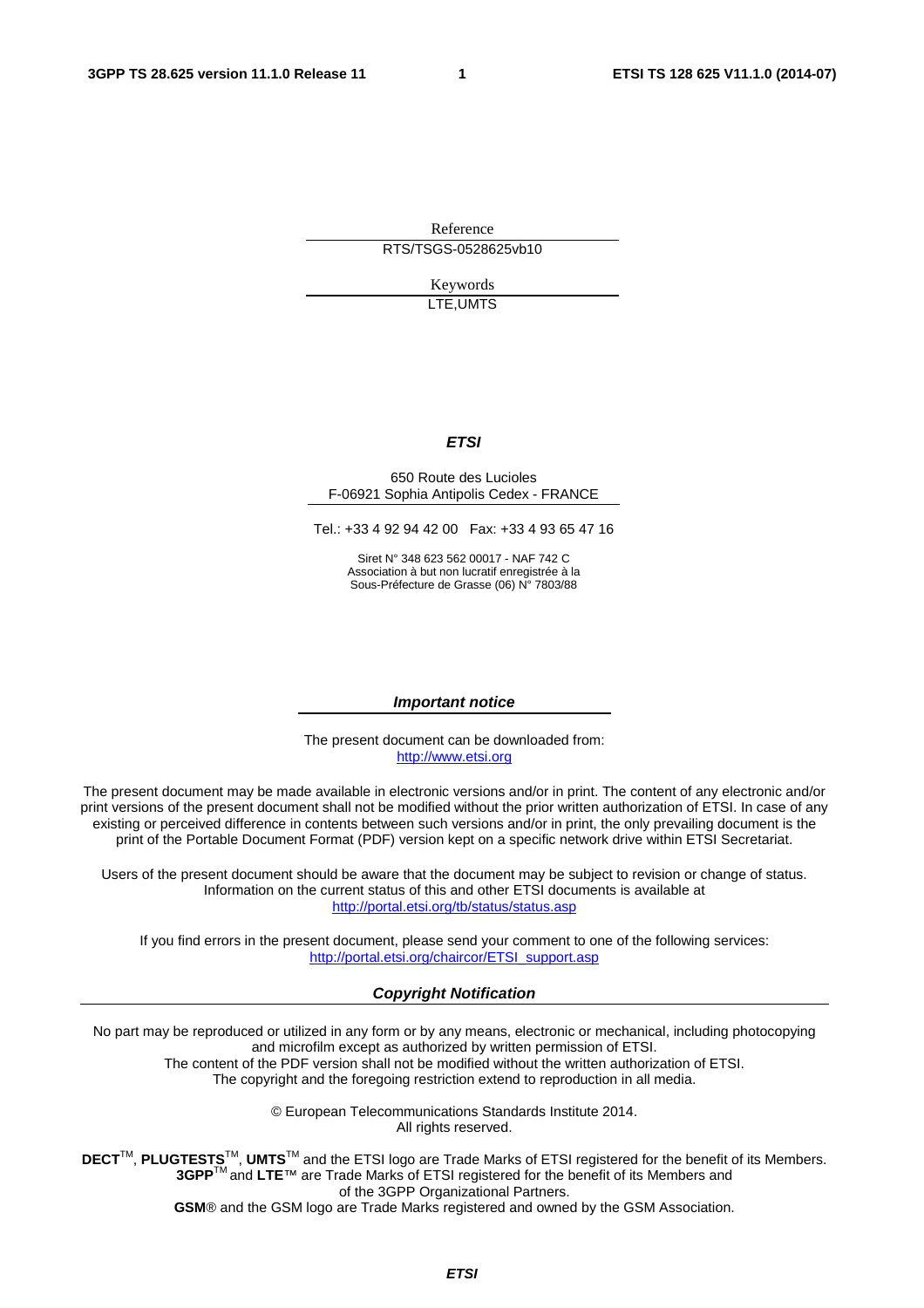## Intellectual Property Rights

IPRs essential or potentially essential to the present document may have been declared to ETSI. The information pertaining to these essential IPRs, if any, is publicly available for **ETSI members and non-members**, and can be found in ETSI SR 000 314: *"Intellectual Property Rights (IPRs); Essential, or potentially Essential, IPRs notified to ETSI in respect of ETSI standards"*, which is available from the ETSI Secretariat. Latest updates are available on the ETSI Web server [\(http://ipr.etsi.org](http://webapp.etsi.org/IPR/home.asp)).

Pursuant to the ETSI IPR Policy, no investigation, including IPR searches, has been carried out by ETSI. No guarantee can be given as to the existence of other IPRs not referenced in ETSI SR 000 314 (or the updates on the ETSI Web server) which are, or may be, or may become, essential to the present document.

## Foreword

This Technical Specification (TS) has been produced by ETSI 3rd Generation Partnership Project (3GPP).

The present document may refer to technical specifications or reports using their 3GPP identities, UMTS identities or GSM identities. These should be interpreted as being references to the corresponding ETSI deliverables.

The cross reference between GSM, UMTS, 3GPP and ETSI identities can be found under <http://webapp.etsi.org/key/queryform.asp>.

# Modal verbs terminology

In the present document "**shall**", "**shall not**", "**should**", "**should not**", "**may**", "**may not**", "**need**", "**need not**", "**will**", "**will not**", "**can**" and "**cannot**" are to be interpreted as described in clause 3.2 of the [ETSI Drafting Rules](http://portal.etsi.org/Help/editHelp!/Howtostart/ETSIDraftingRules.aspx) (Verbal forms for the expression of provisions).

"**must**" and "**must not**" are **NOT** allowed in ETSI deliverables except when used in direct citation.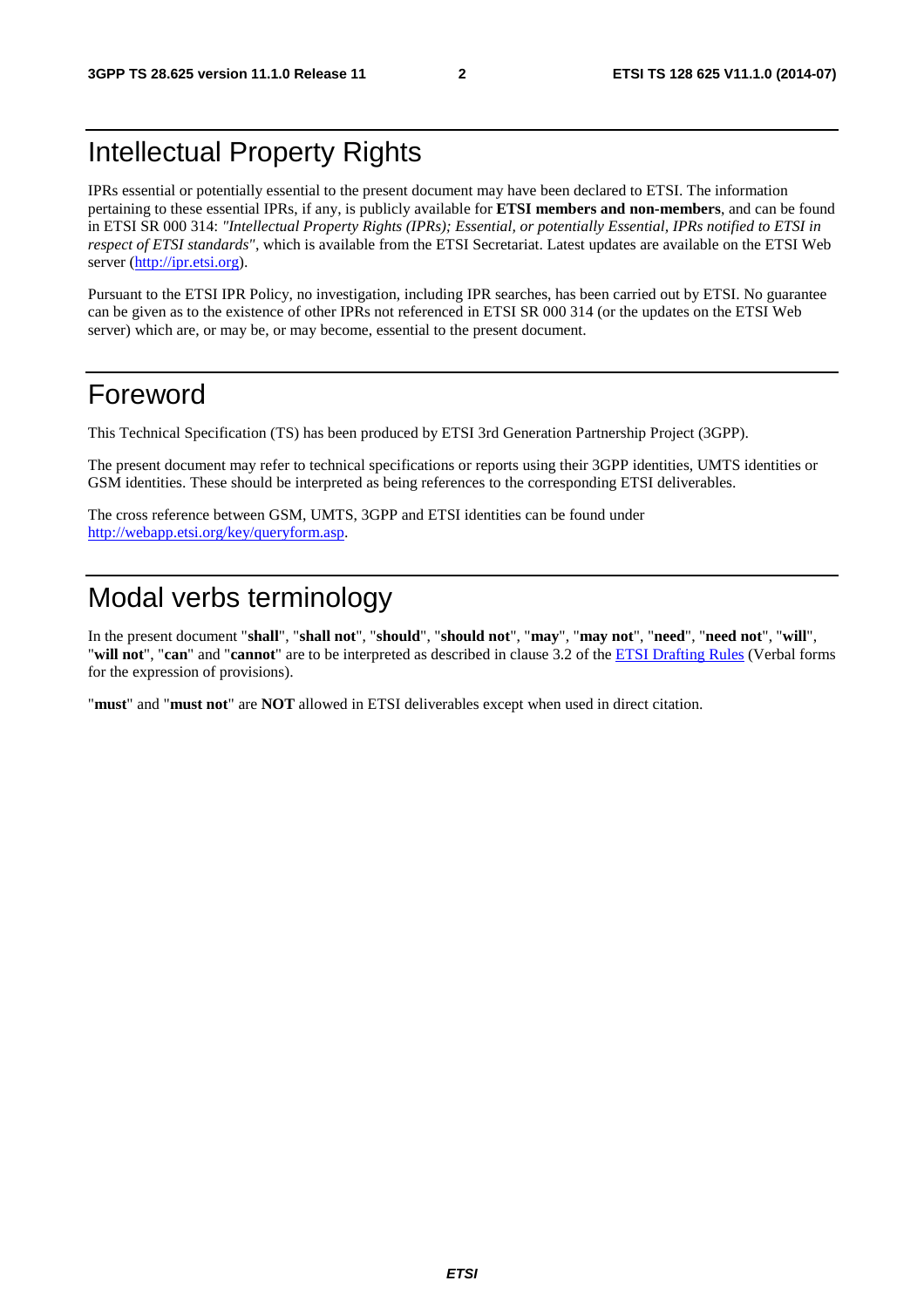$\mathbf{3}$ 

# Contents

| 2              |                               |  |  |  |  |
|----------------|-------------------------------|--|--|--|--|
| 3              |                               |  |  |  |  |
| 3.1            |                               |  |  |  |  |
| 3.2            |                               |  |  |  |  |
| $\overline{4}$ |                               |  |  |  |  |
| 4.1            |                               |  |  |  |  |
| 4.2            |                               |  |  |  |  |
| 4.2.1          |                               |  |  |  |  |
| 4.2.2          |                               |  |  |  |  |
| 4.3            |                               |  |  |  |  |
| 4.3.1          |                               |  |  |  |  |
| 4.3.1.1        |                               |  |  |  |  |
| 4.3.1.2        |                               |  |  |  |  |
| 4.3.1.3        |                               |  |  |  |  |
| 4.4            |                               |  |  |  |  |
| 4.4.1          |                               |  |  |  |  |
|                | <b>Annex A (informative):</b> |  |  |  |  |
|                |                               |  |  |  |  |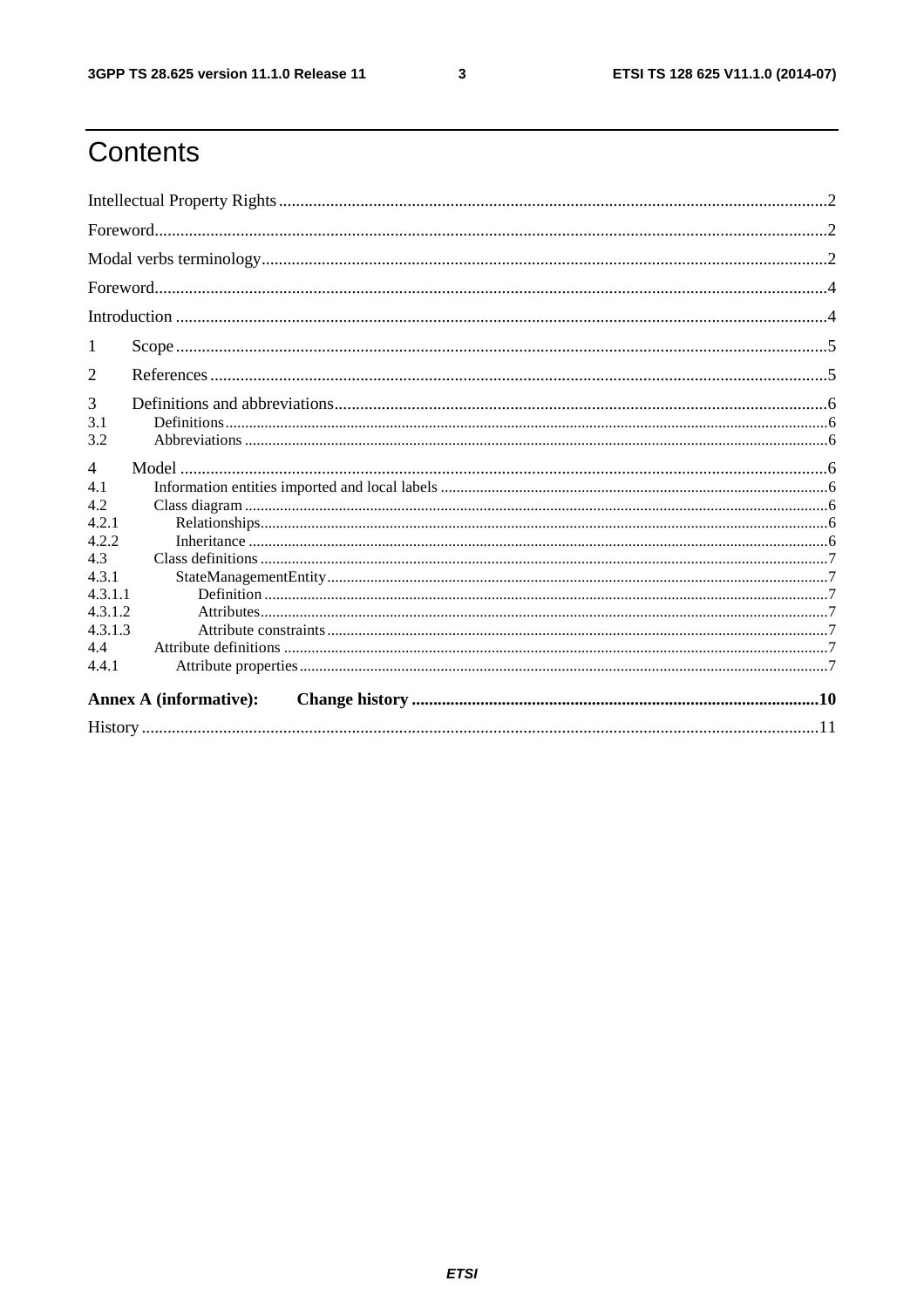## Foreword

This Technical Specification (TS) has been produced by the 3<sup>rd</sup> Generation Partnership Project (3GPP).

The contents of the present document are subject to continuing work within the TSG and may change following formal TSG approval. Should the TSG modify the contents of the present document, it will be re-released by the TSG with an identifying change of release date and an increase in version number as follows:

Version x.y.z

where:

- x the first digit:
	- 1 presented to TSG for information;
	- 2 presented to TSG for approval;
	- 3 or greater indicates TSG approved document under change control.
- y the second digit is incremented for all changes of substance, i.e. technical enhancements, corrections, updates, etc.
- z the third digit is incremented when editorial only changes have been incorporated in the document.

## Introduction

The present document is part of a TS-family covering the 3<sup>rd</sup> Generation Partnership Project; Technical Specification Group Services and System Aspects; Telecommunication management; as identified below:

28.624 State Management Data Definition Integration Reference Point (IRP); Requirements;

**28.625 State Management Data Definition Integration Reference Point (IRP); Information Service (IS) ;** 

28.626 State Management Data Definition Integration Reference Point (IRP); Solution Set (SS) definitions.

This specification is part of a set that has been developed for converged management solutions.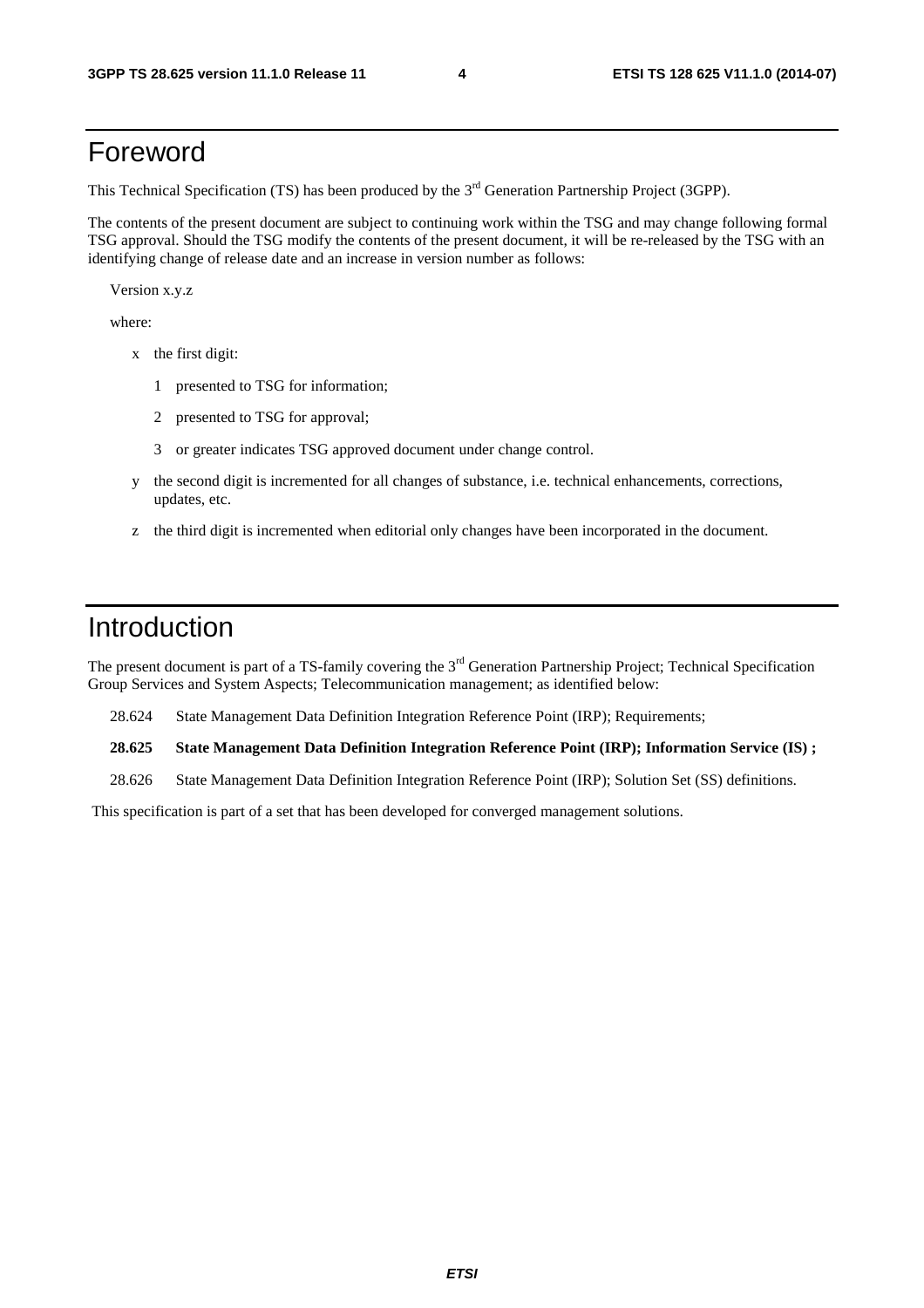# 1 Scope

The present document specifies the State Management Data Definition IRP Information Service that can be communicated between an IRPAgent and an IRPManager for telecommunication network management purposes, including management of converged networks.

The present document specifies the semantics and behaviour of information object class attributes and relations visible across the reference point in a protocol and technology neutral way. It does not define their syntax and encoding.

# 2 References

The following documents contain provisions which, through reference in this text, constitute provisions of the present document.

- References are either specific (identified by date of publication, edition number, version number, etc.) or non-specific.
- For a specific reference, subsequent revisions do not apply.
- For a non-specific reference, the latest version applies. In the case of a reference to a 3GPP document (including a GSM document), a non-specific reference implicitly refers to the latest version of that document *in the same Release as the present document*.
- [1] 3GPP TS 32.101: "Telecommunication management; Principles and high level requirements".
- [2] 3GPP TS 32.102: "Telecommunication management; Architecture".
- [3] 3GPP TS 32.300: "Telecommunication management; Configuration Management (CM); Name convention for Managed Objects".
- [4] 3GPP TS 32.302: "Telecommunication management; Configuration Management (CM); Notification Integration Reference Point (IRP): Information Service (IS)".
- [5] 3GPP TS 32.312: "Telecommunication management; Generic Integration Reference Point (IRP) management; Information Service (IS)".
- [6] 3GPP TS 32.600: "Telecommunication management; Configuration Management (CM); Concept and high-level requirements".
- [7] ITU-T Recommendation X.731: "Information technology Open Systems Interconnection Systems Management: State management function".
- [8] ITU-T Recommendation X.733: "Information technology Open Systems Interconnection Systems Management: Alarm reporting function".
- [9] 3GPP TS 32.111-2: "Telecommunication management; Fault Management; Part 2: Alarm Integration Reference Point (IRP): Information Service (IS)".
- [10] 3GPP TS 32.662: "Telecommunication management; Configuration Management (CM); Kernel CM Information Service (IS)".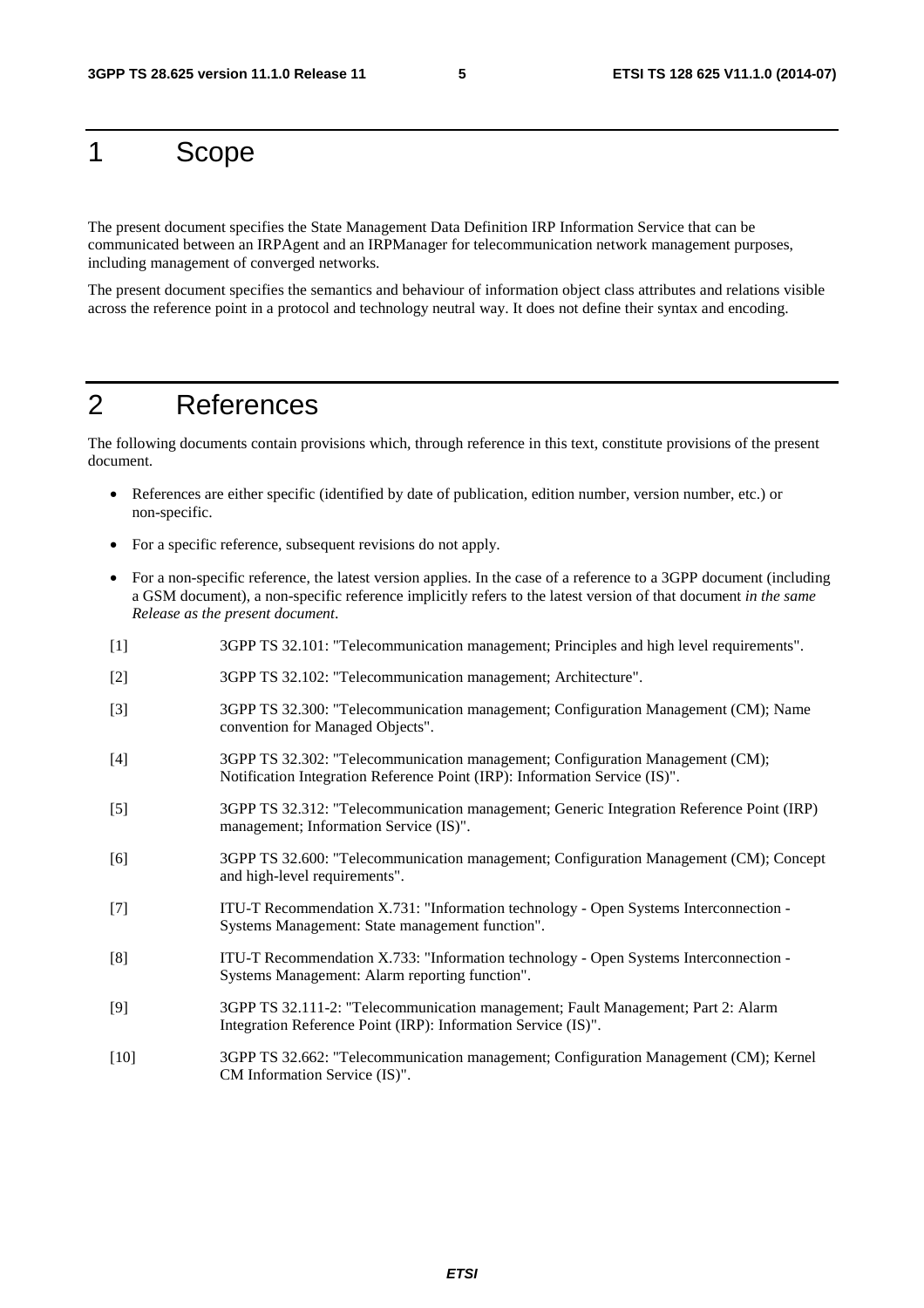# 3 Definitions and abbreviations

#### 3.1 Definitions

For the purposes of the present document, the terms and definitions given in 3GPP TS 32.101 [1], 3GPP TS 32.102 [2] and 3GPP TS 32.600 [6] apply.

## 3.2 Abbreviations

For the purposes of the present document, the following abbreviations apply:

| <b>CM</b>  | <b>Configuration Management</b>              |
|------------|----------------------------------------------|
| EM         | Element Manager                              |
| <b>IOC</b> | <b>Information Object Class</b>              |
| <b>IRP</b> | <b>Integration Reference Point</b>           |
| <b>IS</b>  | Information Service (see 3GPP TS 32.101 [1]) |
| M          | Mandatory                                    |
| <b>NE</b>  | Network Element                              |
| <b>NM</b>  | Network Manager                              |
| <b>NR</b>  | <b>Network Resource</b>                      |
| O          | Optional                                     |
| <b>OMG</b> | <b>Object Management Group</b>               |
| OS         | <b>Operations System</b>                     |
| QoS        | <b>Quality of Service</b>                    |
| UML        | Unified Modelling Language (OMG)             |
|            |                                              |

# 4 Model

## 4.1 Information entities imported and local labels

| Label reference | Local label |
|-----------------|-------------|
|                 |             |

## 4.2 Class diagram

#### 4.2.1 Relationships

There is no relationship.

#### 4.2.2 Inheritance

There are no inheritance relationships.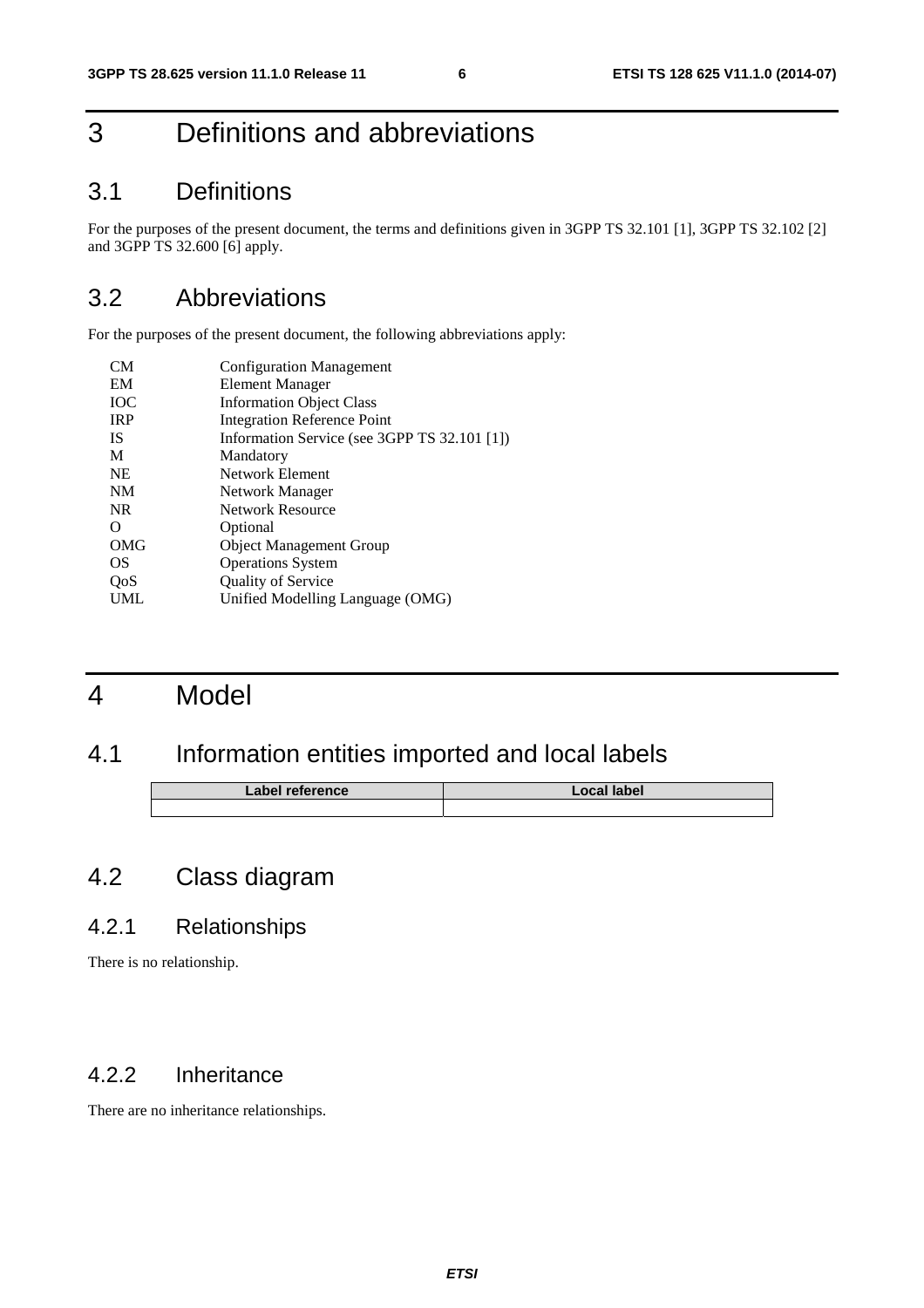## 4.3 Class definitions

#### 4.3.1 StateManagementEntity

#### 4.3.1.1 Definition

StateManagementEntity is an Archetype, that may represent any IOC defined in the Network Resource Models, e.g. Generic Network Resource Model, Core Network Resource Model, UTRAN Network Resource Model or GERAN Network Resource Model.

The attributes defined for this Archetype can be imported and used in any IOC of the Network Resource Models, where such attributes are needed. These attributes shall be used in the same way as defined in the ITU-T Recommendation X.731 [7] and ITU-T Recommendation X.733 [8], unless otherwise stated. That document gives also examples of state diagrams, defining possible state transitions when one or more of the state attributes defined here are used in a class.

#### 4.3.1.2 Attributes

The following attributes are defined for this Archetype.

| <b>Attribute Name</b> |  |  |  |  |
|-----------------------|--|--|--|--|
| operationalState      |  |  |  |  |
| usageState            |  |  |  |  |
| administrativeState   |  |  |  |  |
| alarmStatus           |  |  |  |  |
| proceduralStatus      |  |  |  |  |
| availabilityStatus    |  |  |  |  |
| controlStatus         |  |  |  |  |
| standbyStatus         |  |  |  |  |
| unknownStatus         |  |  |  |  |

4.3.1.3 Attribute constraints

None.

## 4.4 Attribute definitions

#### 4.4.1 Attribute properties

The following table gives the definition and legal values for each attribute.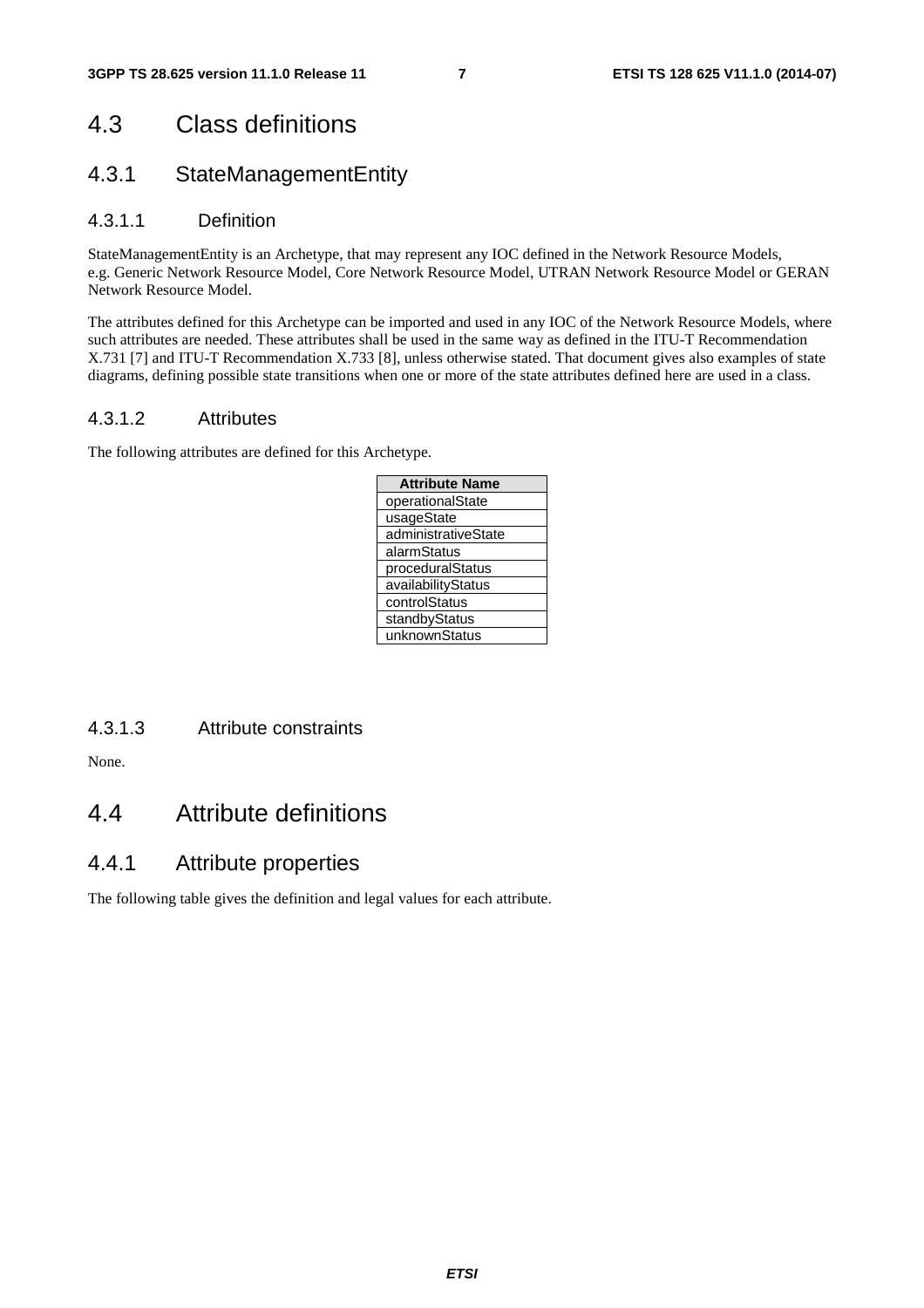| <b>Attribute Name</b> | <b>Documentation and Allowed Values</b>                                                      | <b>Properties</b>                       |
|-----------------------|----------------------------------------------------------------------------------------------|-----------------------------------------|
| operationalState      | It indicates the operational state of the object instance. "It describes                     | type: String                            |
|                       | whether or not the resource is physically installed and working." [7]                        | multiplicity: 1                         |
|                       | This attribute is READ-ONLY.                                                                 | isOrdered: N/A                          |
|                       | The meaning of these values is as defined in ITU-T                                           | isUnique: N/A                           |
|                       | Recommendation X.731 [7].                                                                    | defaultValue: None<br>isNullable: False |
|                       | allowedValues: 'Enabled', 'Disabled'.                                                        |                                         |
| usageState            | It indicates the usage state of the object instance. "It describes                           | type: String                            |
|                       | whether or not the resource is actively in use at a specific instant,                        | multiplicity: 1                         |
|                       | and if so, whether or not it has spare capacity for additional users at                      | isOrdered: N/A                          |
|                       | that instant." [7] This attribute is READ-ONLY.                                              | isUnique: N/A<br>defaultValue: None     |
|                       | The meaning of these values is as defined in ITU-T<br>Recommendation X.731 [7].              | isNullable: False                       |
|                       |                                                                                              |                                         |
|                       | allowedValues: "Idle", "Active", "Busy".                                                     |                                         |
|                       | administrativeSta It indicates the administrative state of the object instance. "It          | type: String                            |
| te                    | describes the permission to use or prohibition against using the                             | multiplicity: 1                         |
|                       | resource, imposed through the management services." [7]                                      | isOrdered: N/A                          |
|                       | The meaning of these values is as defined in ITU-T<br>Recommendation X.731 [7].              | isUnique: N/A<br>defaultValue: None     |
|                       |                                                                                              | isNullable: False                       |
|                       | allowedValues: "Locked", "Shutting down", "Unlocked".                                        |                                         |
| alarmStatus           | It indicates the alarm status of the object instance. This is mapped to type: String         |                                         |
|                       | the perceived severity of the most severe active alarm associated to $\vert$ multiplicity: 1 |                                         |
|                       | the object instance.                                                                         | isOrdered: N/A                          |
|                       | The meaning of these values is as defined for the attribute perceived isUnique: N/A          | defaultValue: None                      |
|                       | severity in ITU-T Recommendation X.733 [8].                                                  | isNullable: False                       |
|                       | allowedValues: "Cleared", "Indeterminate", "Warning", "Minor",                               |                                         |
|                       | "Major", "Critical".                                                                         |                                         |
|                       |                                                                                              |                                         |
|                       | proceduralStatus It indicates the procedural status of the object instance.                  | type: String                            |
|                       | The meaning of these values is as defined in ITU-T<br>Recommendation X.731 [7].              | multiplicity: 1*<br>isOrdered: False    |
|                       |                                                                                              | isUnique: True                          |
|                       | allowedValues: "Initialisation required", "Not initialised", "Initialising",                 | defaultValue: None                      |
|                       | "Reporting", "Terminating".                                                                  | isNullable: True                        |
|                       | The meaning of NULL value is the same as "empty set" defined in                              |                                         |
|                       | ITU-T Recommendation X.731 [7]: "If the value of this attribute is an                        |                                         |
|                       | empty set the managed object is ready, for example, the initialization<br>is complete'.      |                                         |
|                       |                                                                                              |                                         |
|                       | availabilityStatus   It indicates the availability status of the object instance.            | type: String                            |
|                       | The meaning of these values is as defined in ITU-T                                           | multiplicity: 1*                        |
|                       | Recommendation X.731 [7].                                                                    | isOrdered: False                        |
|                       |                                                                                              | isUnique: True                          |
|                       | allowedValues: "In test", "Failed", "Power off", "Off line", "Off duty",                     | defaultValue: None                      |
|                       | "Dependency", "Degraded", "Not installed", "Log full".                                       | isNullable: True                        |
| controlStatus         | It indicates the control status of the object instance.                                      | type: String                            |
|                       | The meaning of these values is as defined in ITU-T                                           | multiplicity: 1*                        |
|                       | Recommendation X.731 [7].                                                                    | isOrdered: False                        |
|                       |                                                                                              | isUnique: True                          |
|                       | allowedValues: "Subject to test", "Part of services locked",                                 | defaultValue: None                      |
|                       | 'Reserved for test", "Suspended".                                                            | isNullable: True                        |
| standbyStatus         | It indicates the standby status of the object instance.                                      | type: String                            |
|                       | The meaning of these values is as defined in ITU-T                                           | multiplicity: 1                         |
|                       | Recommendation X.731 [7].                                                                    | isOrdered: N/A                          |
|                       |                                                                                              | isUnique: N/A                           |
|                       | allowedValues: "Hot standby", "Cold standby", "Providing service".                           | defaultValue: None<br>isNullable: False |
|                       |                                                                                              |                                         |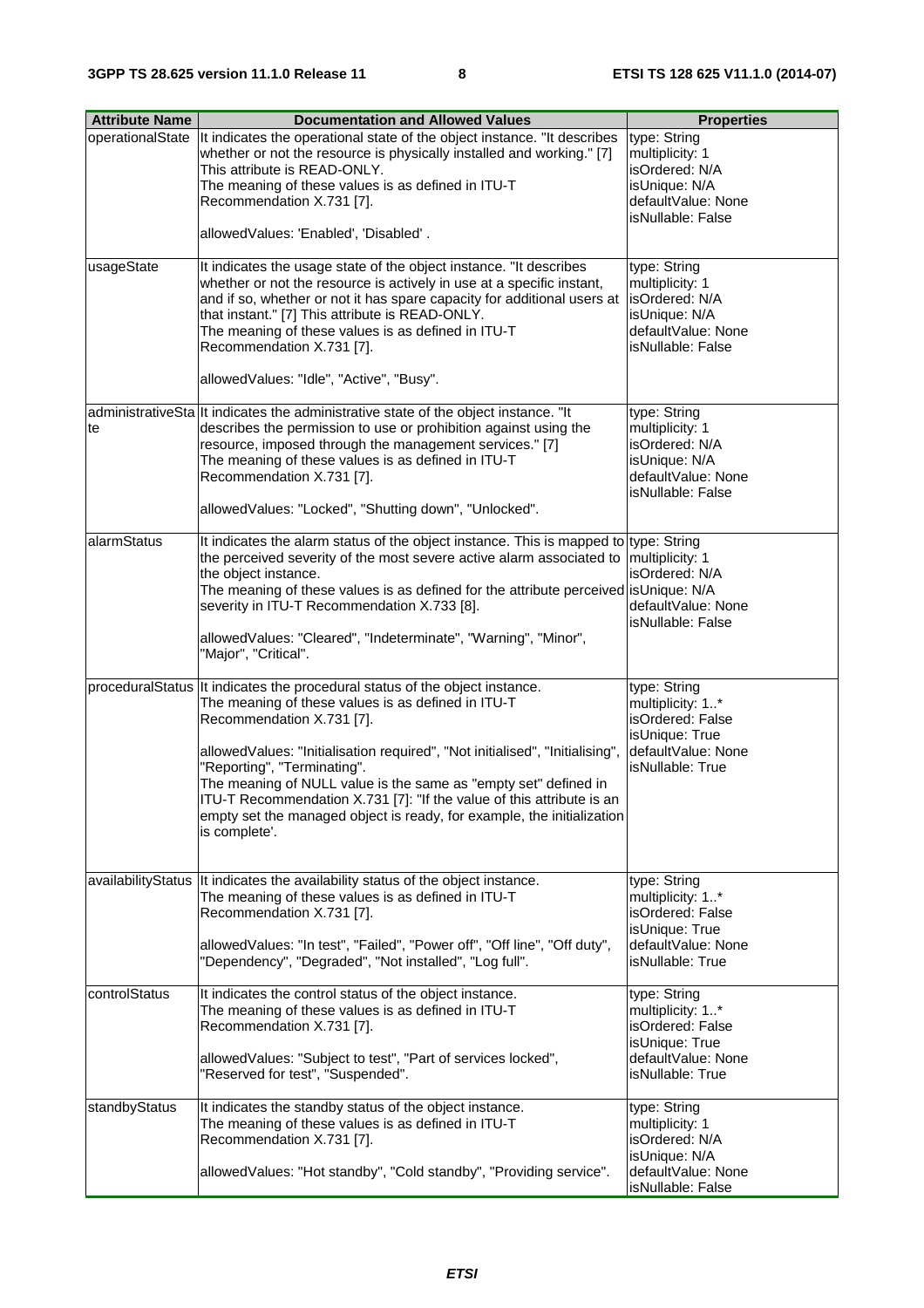| <b>Attribute Name</b> | <b>Documentation and Allowed Values</b>                                                                                                                                                                                                                                                                                                                               | <b>Properties</b>                                                                                                |
|-----------------------|-----------------------------------------------------------------------------------------------------------------------------------------------------------------------------------------------------------------------------------------------------------------------------------------------------------------------------------------------------------------------|------------------------------------------------------------------------------------------------------------------|
| <b>lunknownStatus</b> | It indicates whether the state of the resource represented by the<br>Imanaged object is unknown.<br>True" (state is unknown, the values of the state attributes may not<br>reflect the actual state of the resource);<br>"False" (state is known, the values of the state attributes reflect the<br>actual state of the resource).<br>allowedValues: "True", "False". | type: String<br>multiplicity: 1<br>lisOrdered: N/A<br>isUnique: N/A<br>IdefaultValue: None<br>lisNullable: False |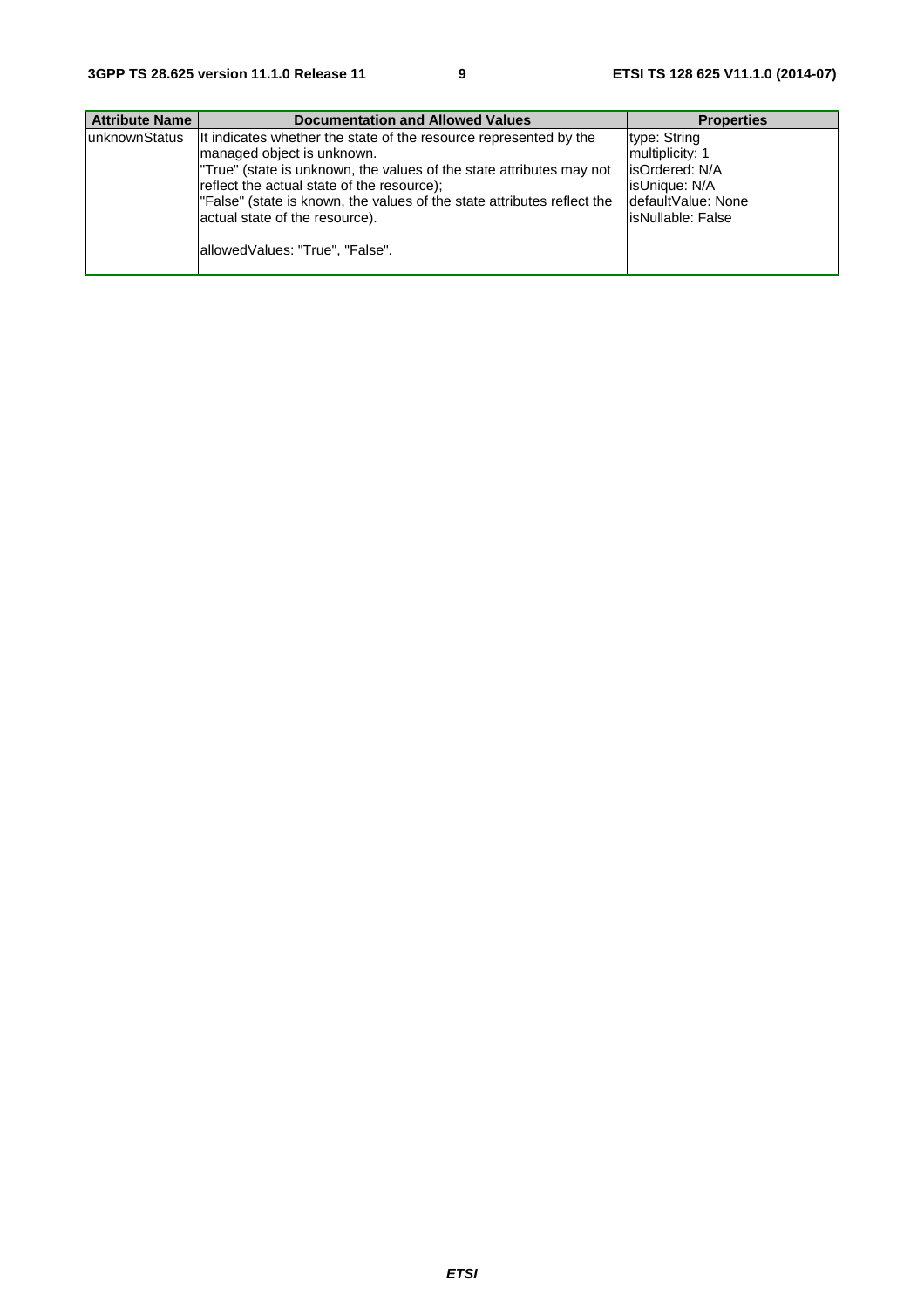# Annex A (informative): Change history

| <b>Change history</b> |              |                      |  |  |                                             |               |            |
|-----------------------|--------------|----------------------|--|--|---------------------------------------------|---------------|------------|
| <b>Date</b>           | <b>ITSG#</b> | <b>ITSG Doc. ICR</b> |  |  | <b>ReviSubiect/Comment</b>                  | <b>Old</b>    | <b>New</b> |
| 2014-06               | $SP-64$      | SP-1403321001        |  |  | Add definition of NULL for proceduralStatus | 11.0.0 11.1.0 |            |
|                       |              | ISP-140358 1002      |  |  | remove the feature support statements       |               |            |